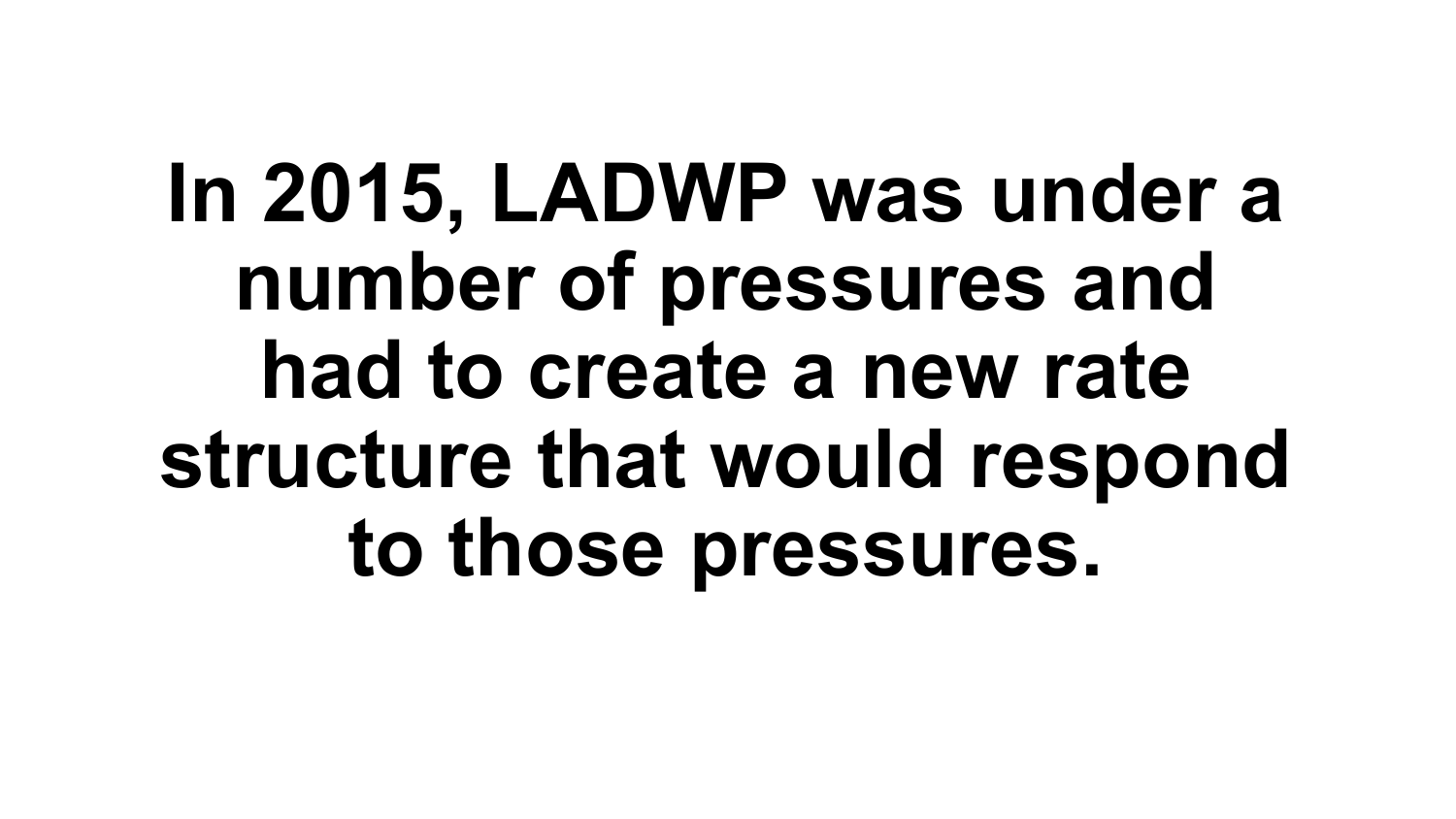#### **The pressures were:**

- **California's Renewable Portfolio Standard (RPS), which was established in 2002 by Senate Bill (SB) 1078 (Sher, 2002) with the initial requirement that 20% of energy retail sales must be served by renewable resources by 2017. The program was accelerated in 2015 with SB350 (De Leon 2015) which mandated a 50% RPS by 2030.**
- **The City of LA's requirement that the utility be totally coal-free by 2025, which had been passed in 2013. That meant replacing 46% of their energy resources.**
- **Demand from low-income communities that already severe energy burdens not be increased.**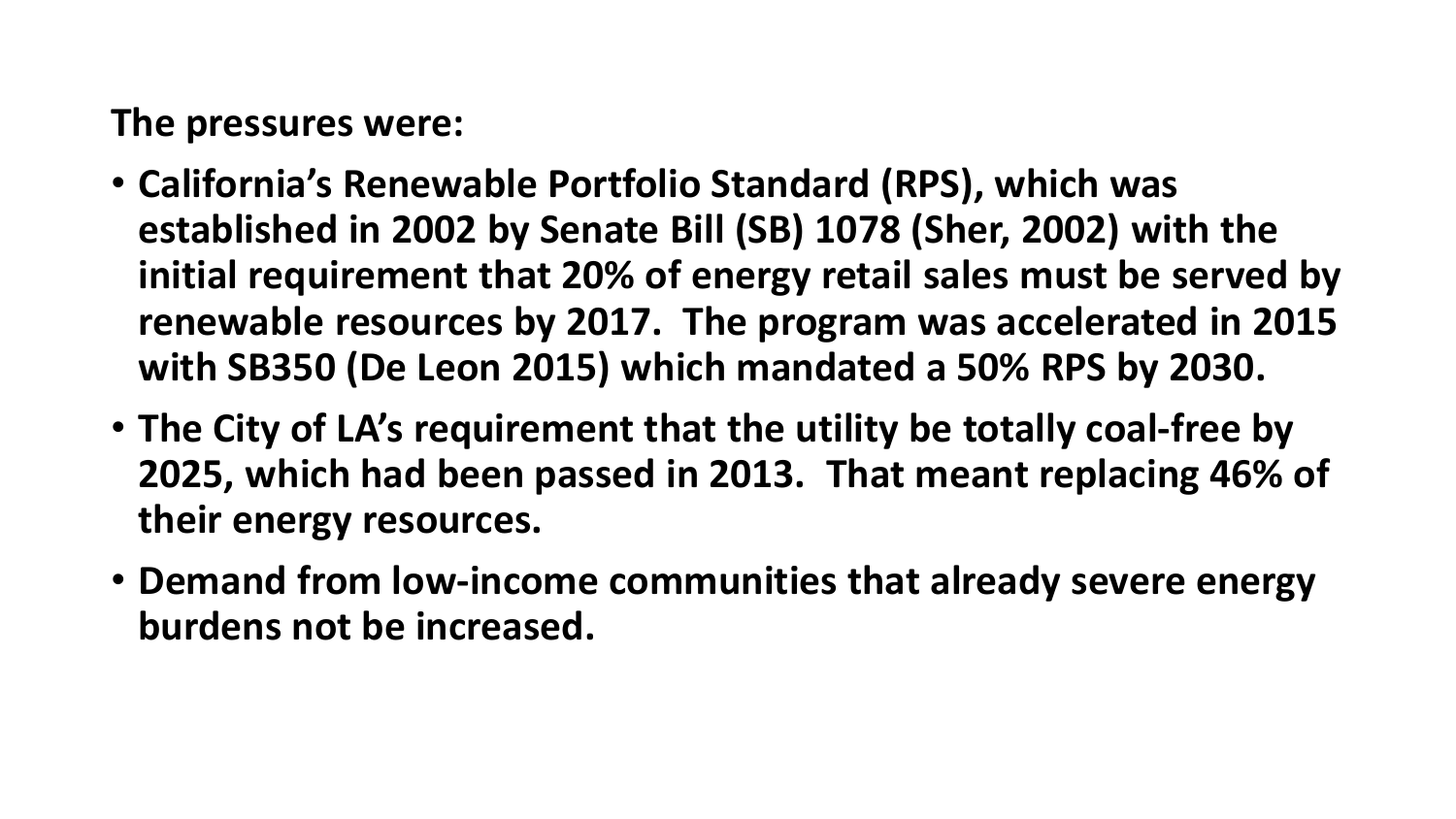### The 2015 LADWP Rate Case was the response to these pressures.

They clearly had to raise a large amount from their ratepayers while assuaging the concerns of the very well-organized residents in low- income neighborhoods.

The tiered rate structure we'll explore wasn't enough to satisfy those residents. They also had to raise their energy efficiency budget by 50%.

And that would require them to bring in even more money.

Just like in Tennessee, the laws governing utility rates would not allow them to give a special rate to poor people.

LADWP's very successful program of low-income energy efficiency upgrades provided them the opportunity to get broad public approval for the 2015 Rate Case.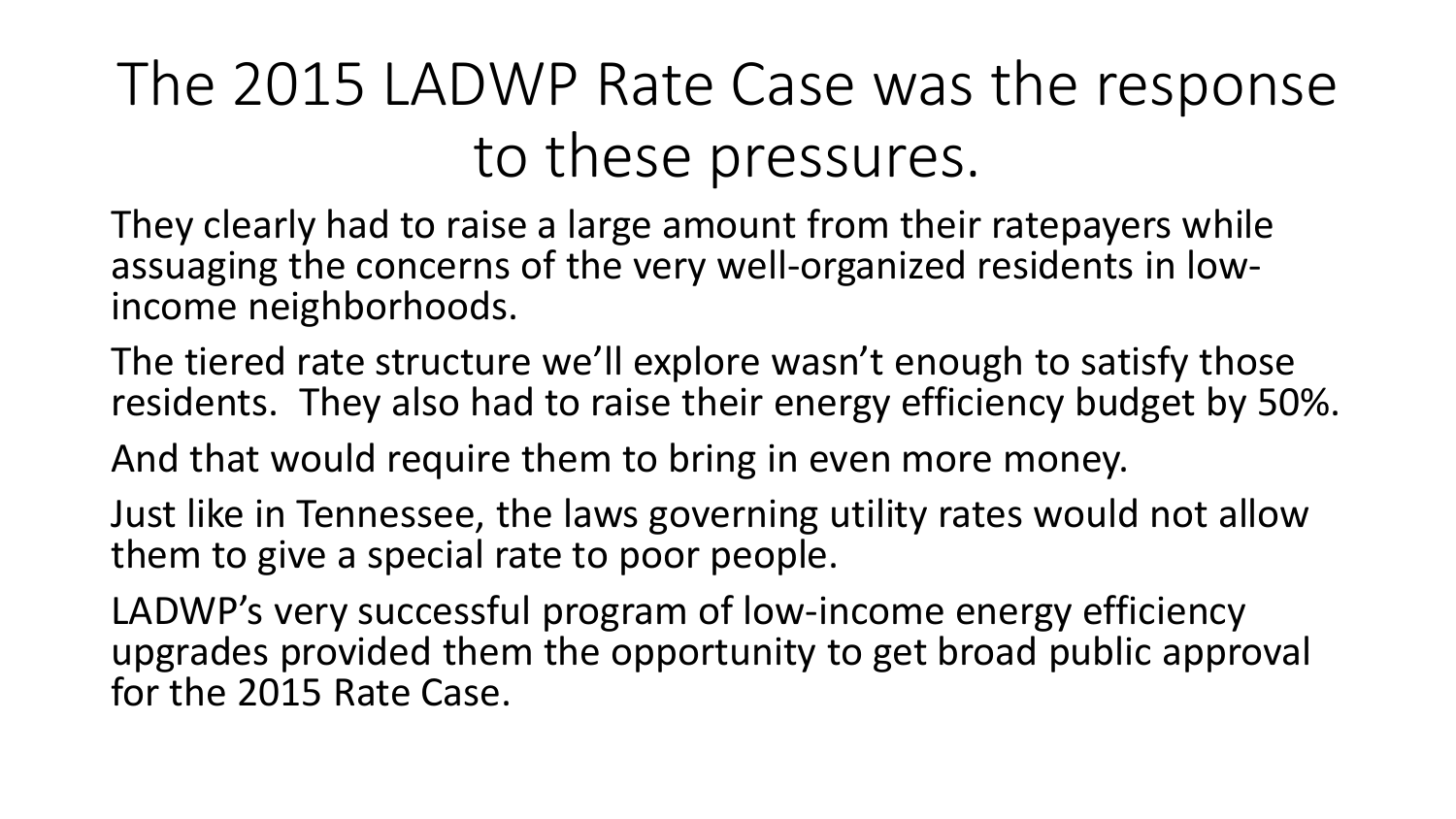## But if energy efficiency works, it will also reduce the utility's income from usage fees.

So, similar to KUB, LADWP introduced a fixed fee to assure they would meet fixed costs. And of course, with an expanding net metering program for rooftop solar and the obligation to build out a vast system of utility-scale renewable resources, those fixed costs would be rapidly increasing.

But to avoid unduly burdening LA's low-income communities, they created a tiered fixed fee – the amount based on consumption.

Let's see how it works.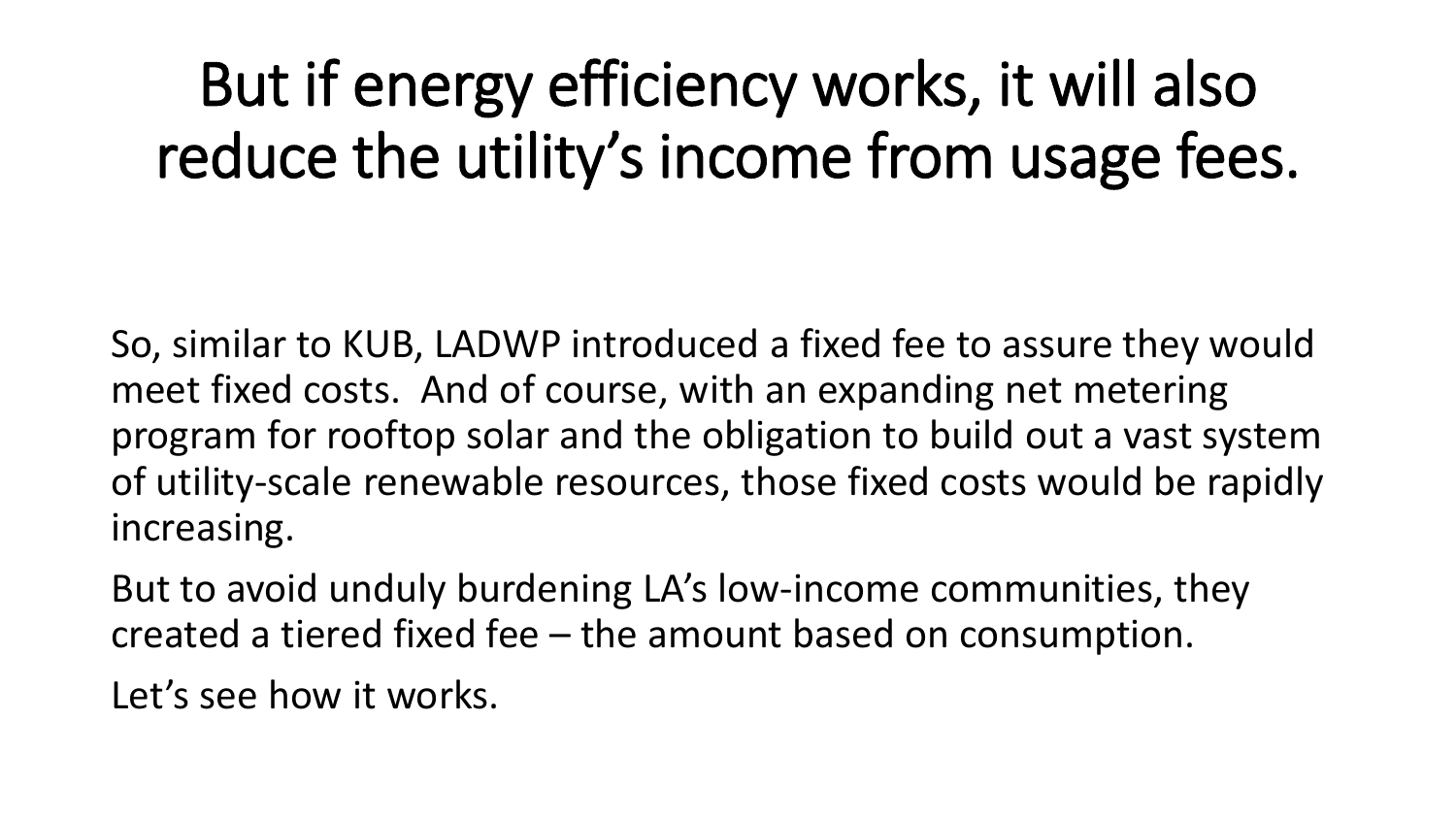#### Proposed Changes to LADWP Residential Rate Design

- LADWP proposes to implement a tiered fixed charge for Residential customers.
- The proposed fixed charge would be tied to the customer's usage, based on the higher of maximum monthly usage from the grid in the prior year or maximum monthly usage of electricity delivered to the grid in the prior year, as the capacity of the grid is designed based on the peak or maximum expected usage level.
- As more customers generate a portion of their energy needs, a utility's financial survival requires rate design mechanisms to change to ensure all customers continue to contribute to the basic fixed costs of providing electric service.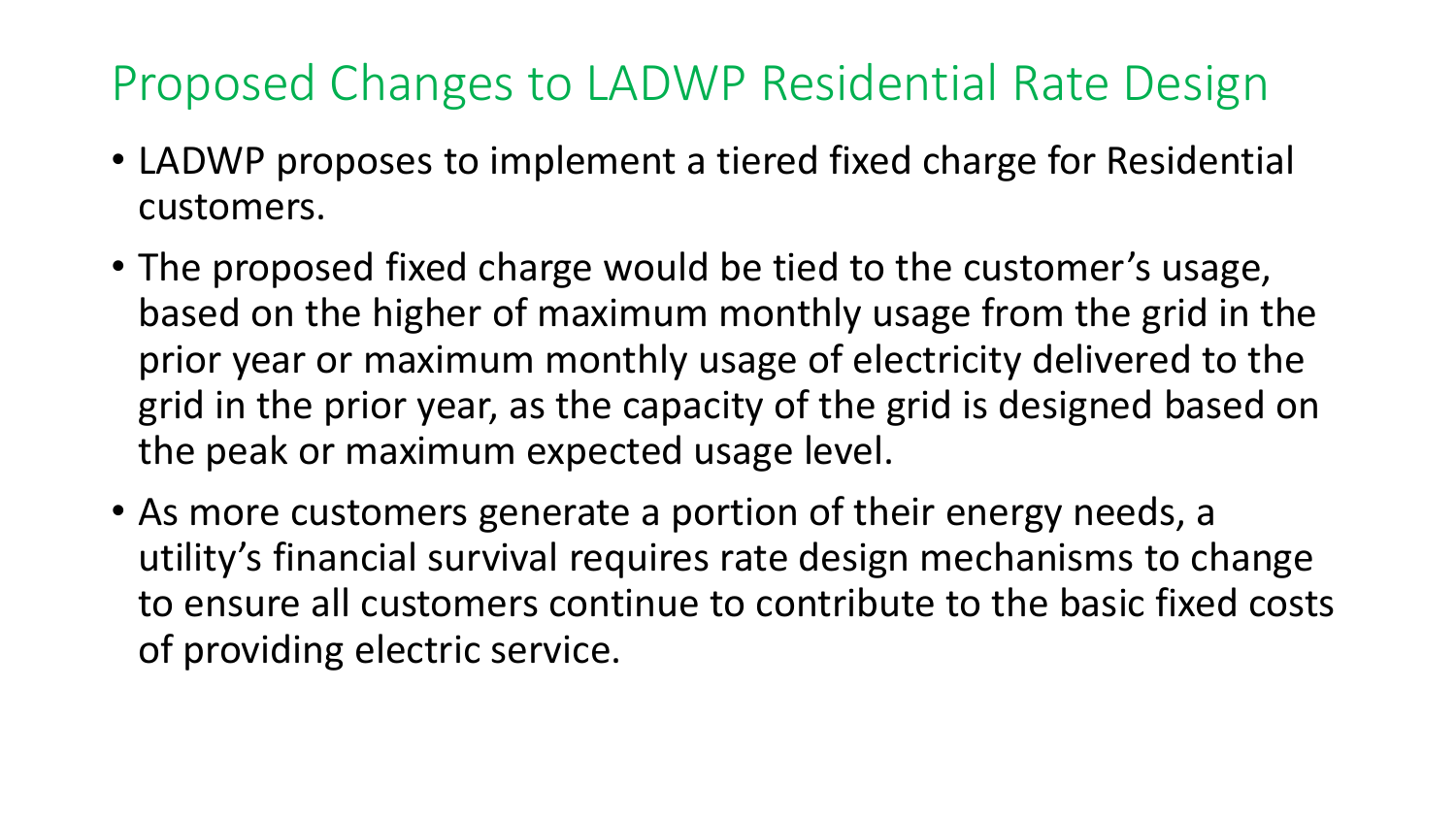While customer usage will always vary, all customers should bear some of the burden of the distribution infrastructure costs.

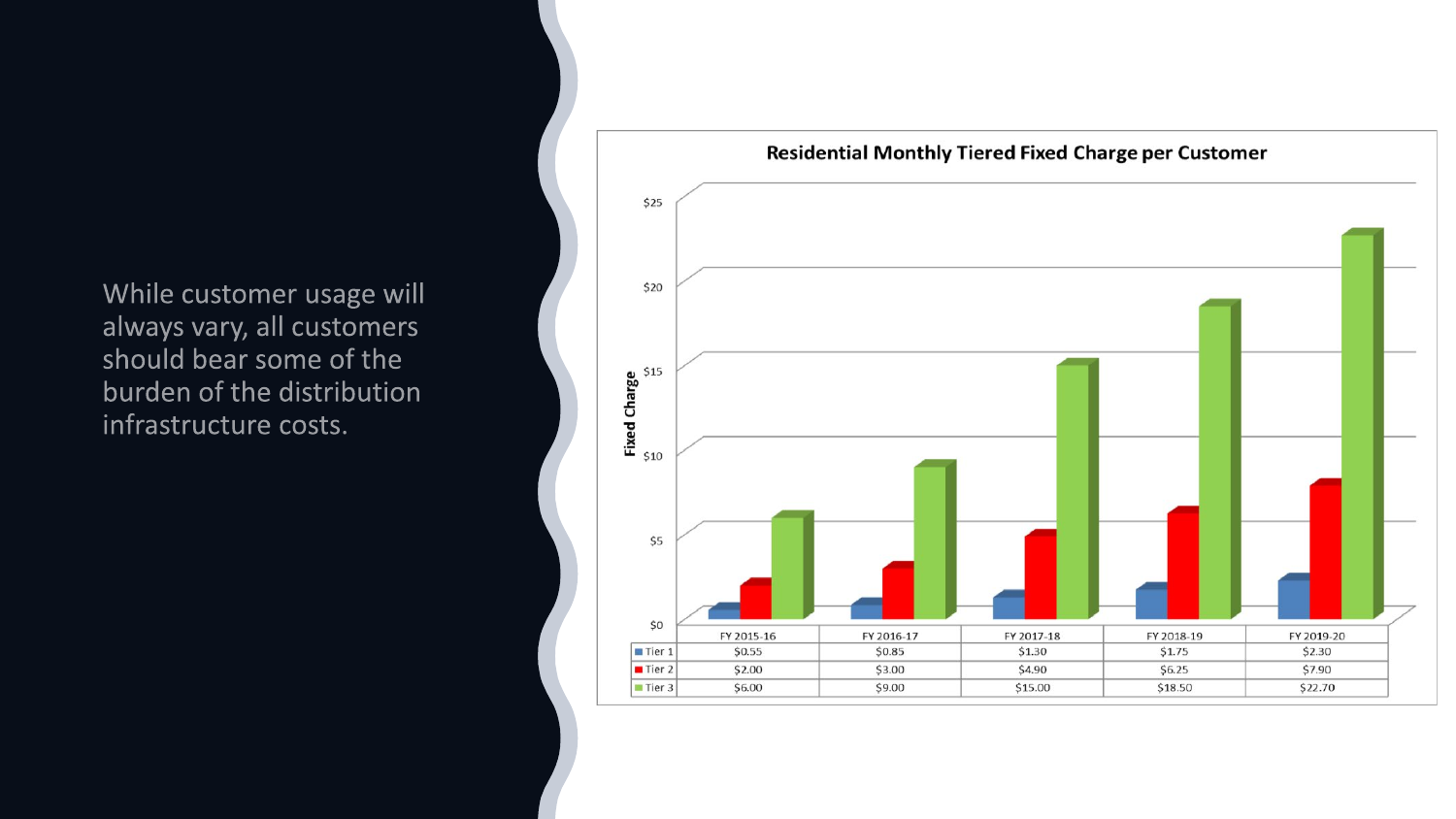#### **The tiered fixed charge approach has several benefits, including, but not limited to:**

- Ensuring the continuation of the same level of reliability for all customers;
- Encouraging increased energy efficiency measures by linking the three-tiered fixed charge to customer usage levels, as opposed to a single rate for all customers;
- Better matching of cost recovery and cost causation as determined through the new marginal cost of service study;
- Movement toward matching the level of fixed and variable costs with revenue from fixed and usage-based rate elements; and
- Minimizing the percentage rate increase for low usage customers or eliminating the impact on low usage customers as the fixed charge is not expected to exceed the current minimum usage charge.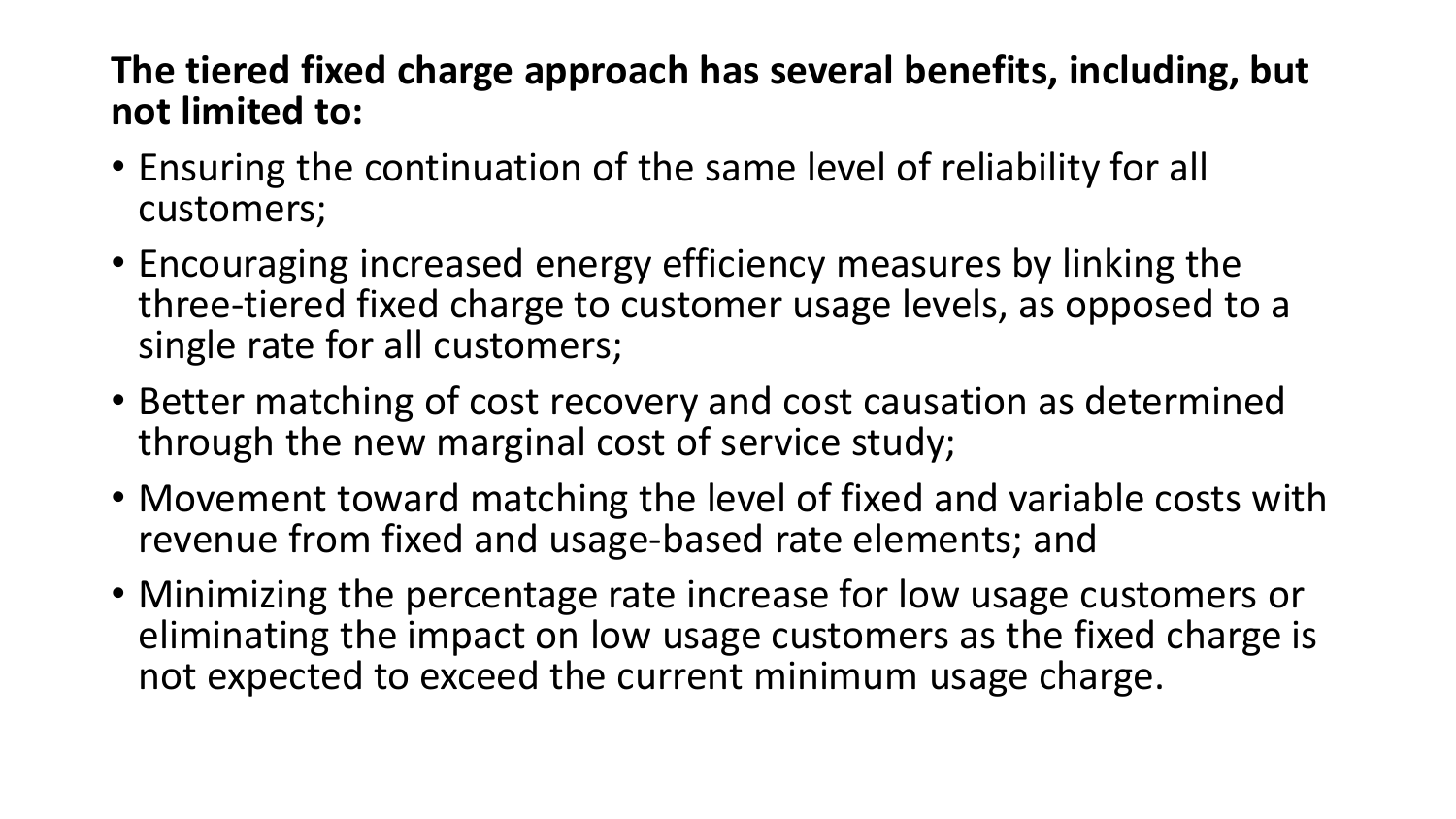### Usage rates are tiered in the same way as fixed fees.

- LADWP's rate design encourages energy conservation. In order to send the proper conservation price signals to customers, electricity rates increase as consumption increases. This approach is consistent with the marginal costs to serve these customers, as well. Therefore, the proposed rate design allocates more of the rate increase to customers that consume higher levels of electricity, and customers at lower consumption levels receive lower relative rate increases.
- The average annual five-year rate increases proposed for each tier are: 2.4% for tier 1, 5.1% for tier 2 and 7.5% for tier 3 (for summer), respectively.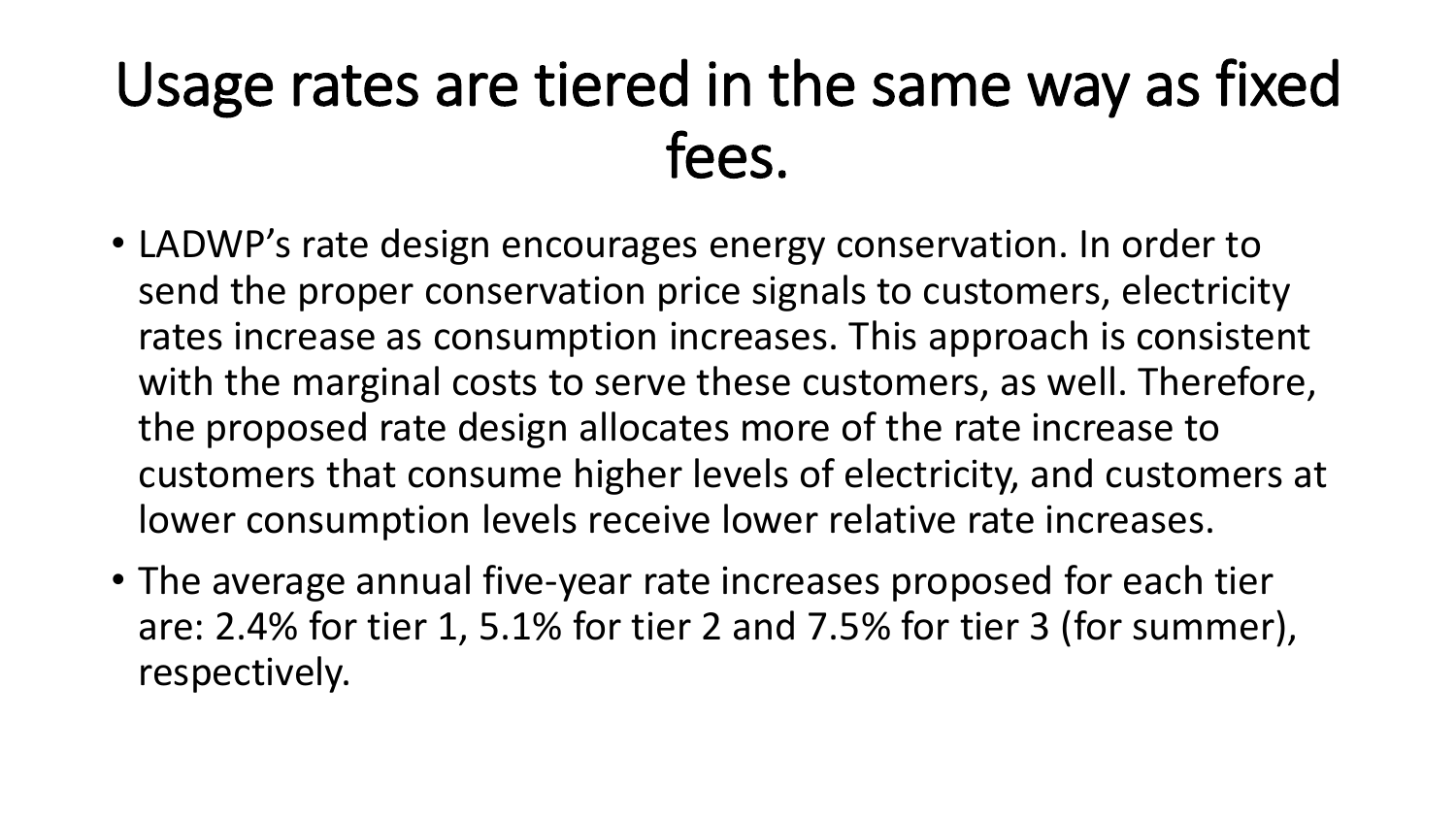Proposed Thresholds for Residential Tiered Fixed Charge Zone 1 Monthly Usage (kWh) Zone 2 Monthly Usage (kWh)

**Zone 1 Zone 2** 

| Tier 1 | $0 \leq$ and $\leq$ 350 | $0 \leq$ and $\leq 500$       |  |  |
|--------|-------------------------|-------------------------------|--|--|
| Tier 2 | $350 <$ and $\leq 1050$ | $500 < \text{and } \leq 1500$ |  |  |
| Tier 3 | >1050                   | > 1500                        |  |  |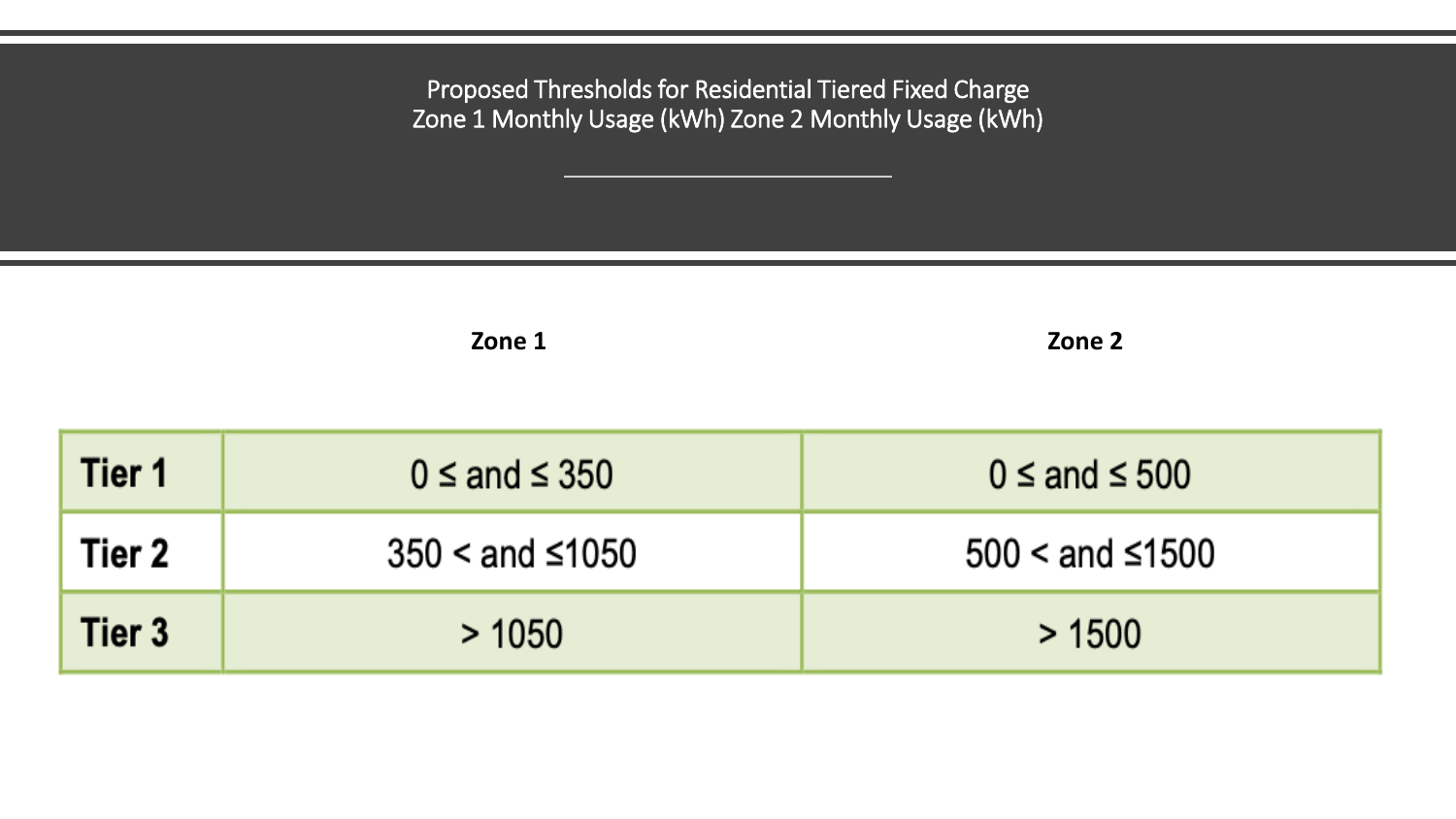Now we'll see the fees and rates arranged in one chart clearly indicating the incentive for conservation and efficiency.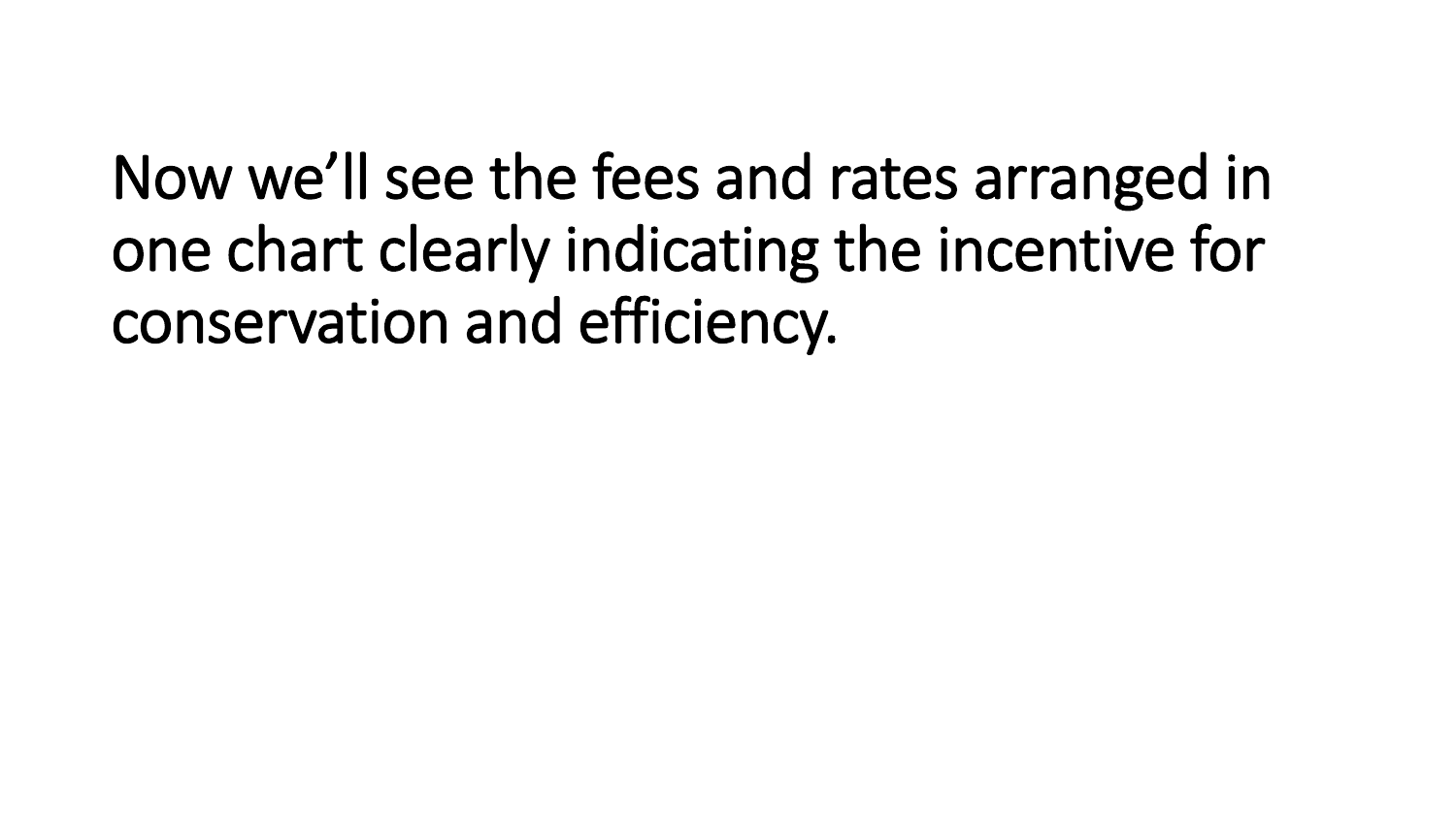| <b>Tiers</b>  | <b>Monthly Zone 1</b><br><b>Usage</b><br><b>Allocation (kWh)</b> | <b>Monthly Zone 2</b><br><b>Usage</b><br><b>Allocation (kWh)</b> | <b>Monthly Tiered</b><br><b>Fixed Charge (\$)</b> | <b>Summer Energy</b><br>Charge (\$/kWh) | <b>Winter Energy</b><br>Charge (\$/kWh) |  |
|---------------|------------------------------------------------------------------|------------------------------------------------------------------|---------------------------------------------------|-----------------------------------------|-----------------------------------------|--|
| FY 2015-16    |                                                                  |                                                                  |                                                   |                                         |                                         |  |
| Tier 1        | $0 \leq$ and $\leq$ 350                                          | $0 \leq$ and $\leq$ 500                                          | \$0.55                                            | \$0.1494                                | \$0.1494                                |  |
| <b>Tier 2</b> | $350 <$ and $\leq 1050$                                          | $500 <$ and $\leq 1500$                                          | \$2.00                                            | \$0.1816                                | \$0.1816                                |  |
| Tier 3        | >1050                                                            | >1500                                                            | \$6.00                                            | \$0.2305                                | \$0.1816                                |  |
| FY 2016-17    |                                                                  |                                                                  |                                                   |                                         |                                         |  |
| Tier 1        | $0 \leq$ and $\leq$ 350                                          | $0 \leq$ and $\leq$ 500                                          | \$0.85                                            | \$0.1524                                | \$0.1524                                |  |
| <b>Tier 2</b> | $350 < and \leq 1050$                                            | $500 <$ and $\leq 1500$                                          | \$3.00                                            | \$0.1877                                | \$0.1877                                |  |
| Tier 3        | >1050                                                            | > 1500                                                           | \$9.00                                            | \$0.2435                                | \$0.1877                                |  |
| FY 2017-18    |                                                                  |                                                                  |                                                   |                                         |                                         |  |
| Tier 1        | $0 \leq$ and $\leq$ 350                                          | $0 \leq$ and $\leq$ 500                                          | \$1.30                                            | \$0.1577                                | \$0.1577                                |  |
| Tier 2        | $350 <$ and $\leq 1050$                                          | $500 <$ and $\leq 1500$                                          | \$4.90                                            | \$0.1980                                | \$0.1980                                |  |
| Tier 3        | >1050                                                            | >1500                                                            | \$15.00                                           | \$0.2659                                | \$0.1980                                |  |
| FY 2018-19    |                                                                  |                                                                  |                                                   |                                         |                                         |  |
| Tier 1        | $0 \leq$ and $\leq$ 350                                          | $0 \leq$ and $\leq$ 500                                          | \$1.75                                            | \$0.1606                                | \$0.1606                                |  |
| <b>Tier 2</b> | $350 <$ and $\leq 1050$                                          | $500 <$ and $\leq 1500$                                          | \$6.25                                            | \$0.2089                                | \$0.2089                                |  |
| Tier 3        | >1050                                                            | >1500                                                            | \$18.50                                           | \$0.2850                                | \$0.2089                                |  |
| FY 2019-20    |                                                                  |                                                                  |                                                   |                                         |                                         |  |
| Tier 1        | $0 \leq$ and $\leq$ 350                                          | $0 \leq$ and $\leq$ 500                                          | \$2.30                                            | \$0.1640                                | \$0.1640                                |  |
| Tier 2        | $350 <$ and $\leq 1050$                                          | $500 <$ and $\leq 1500$                                          | \$7.90                                            | \$0.2226                                | \$0.2226                                |  |
| Tier 3        | >1050                                                            | >1500                                                            | \$22.70                                           | \$0.3096                                | \$0.2226                                |  |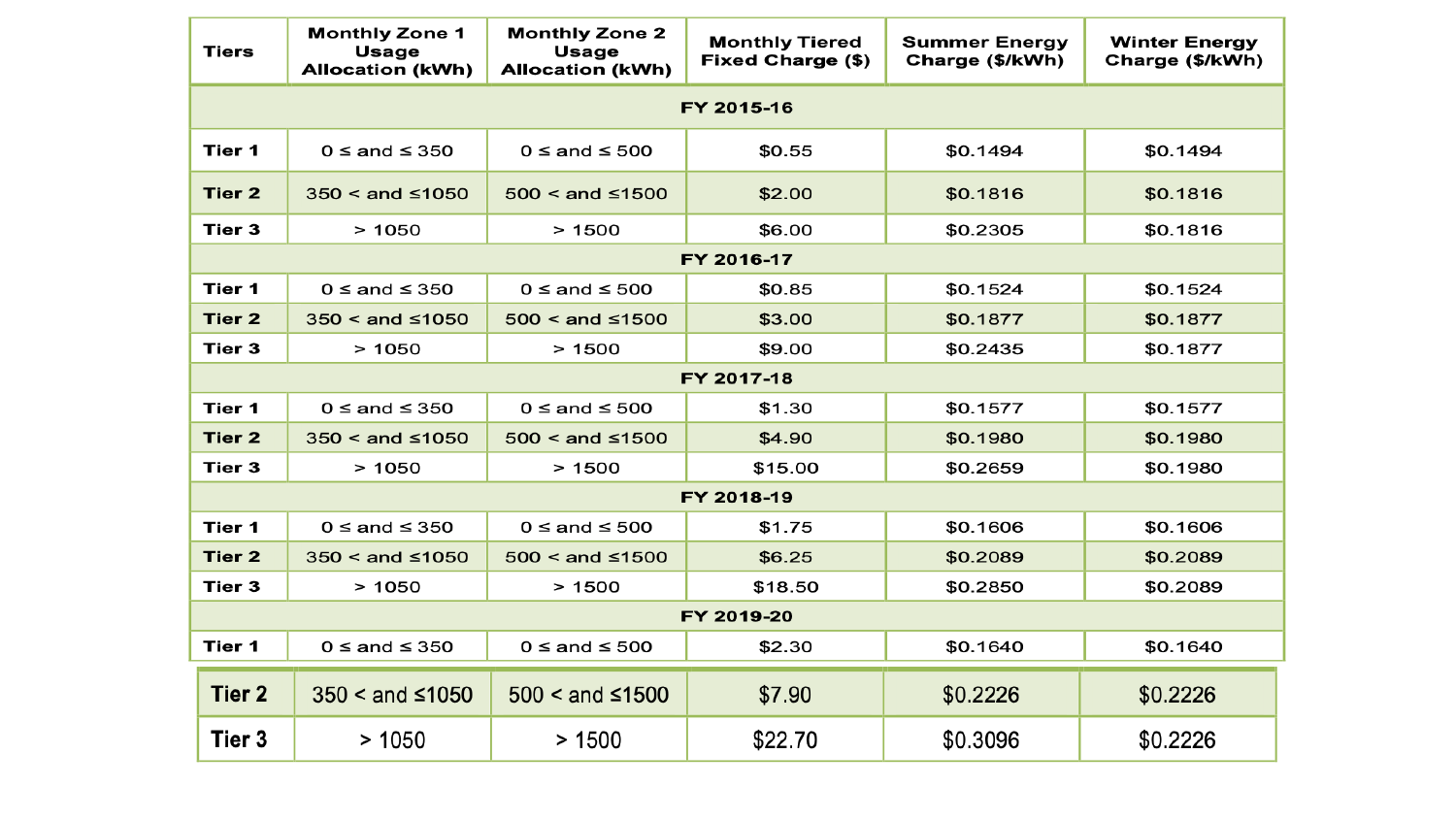- LADWP's proposed monthly tiered fixed charge coupled with increases in the energy rate by tier is equitable and balanced. By assigning a proportionally higher fixed charge to higher usage customers, low usage customers who may not benefit from or be able to afford customer-owned solar are not unduly impacted. LADWP's tiered fixed charge comprises a lower percentage of customers' monthly bills at lower usage levels than if a single fixed charge across all customers was used.
- LADWP's proposed balance of fixed charges and energy charges is competitive, but still provides an incentive for customer-installed generation.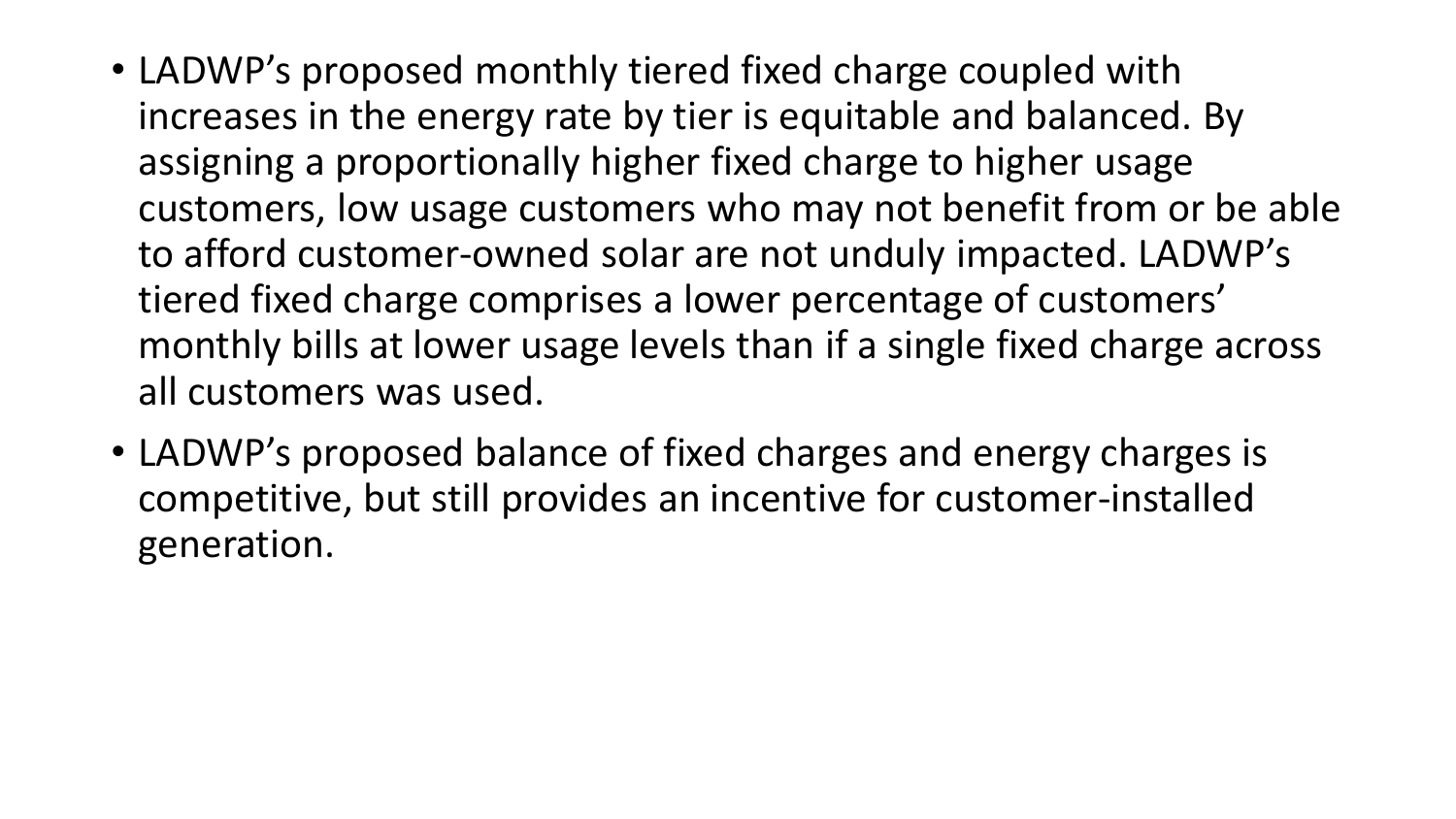In preparing this presentation, I conferred with David Rahimian and George Chen of LADWP. David is in charge of Legislative and Intergovernmental Affairs and George is the Power System Rates Manager. We discussed LADWP's 2015 Rate Case which presented a rate increase to be phased in over 5 years between 2015 and 2020. In addition to a tiered system of usage rates, the utility combined a system of tiered fixed charges as well. As shown in the previous sections taken from the rate case, this combined system was designed to provide for the costs of reliability upgrades while at the same time incentivizing conservation and efficiency. An additional purpose was to relieve burdens on low-income customers who could not afford rooftop solar so they wouldn't foot the costs of their neighbors' solar installations.

As we ended our conversation, I asked David and George three questions: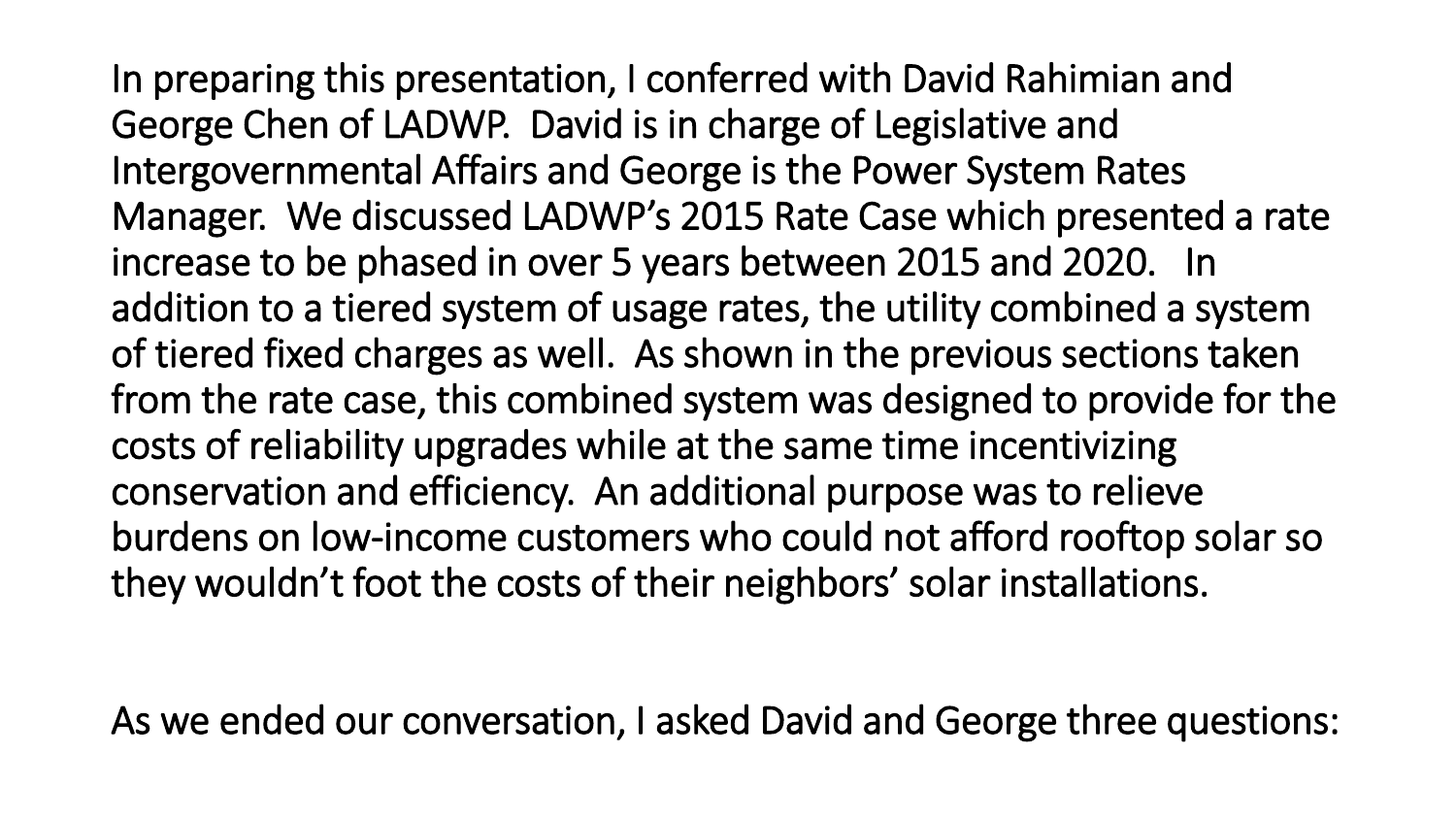1. In 2015, LADWP set a goal for a 15% reduction in electricity demand by 2020. Did they achieve that?

Yes. In 2011, average residential energy consumption was 500 KWh. Now it's 410 KWh.

2. Did the rate structure unduly impact poor people?

As far as we can tell, no. There's been no increase in LIHEAP applications in 6 years.

3. Did this rate structure hold up over time? Is it still in place?

Yes. There have been incremental adjustments to rates, but the structure is still the same.

The rate structure takes care to assure the recovery of fixed costs. With an aggressive EE program, they foresaw the likelihood of decreased revenue from usage.